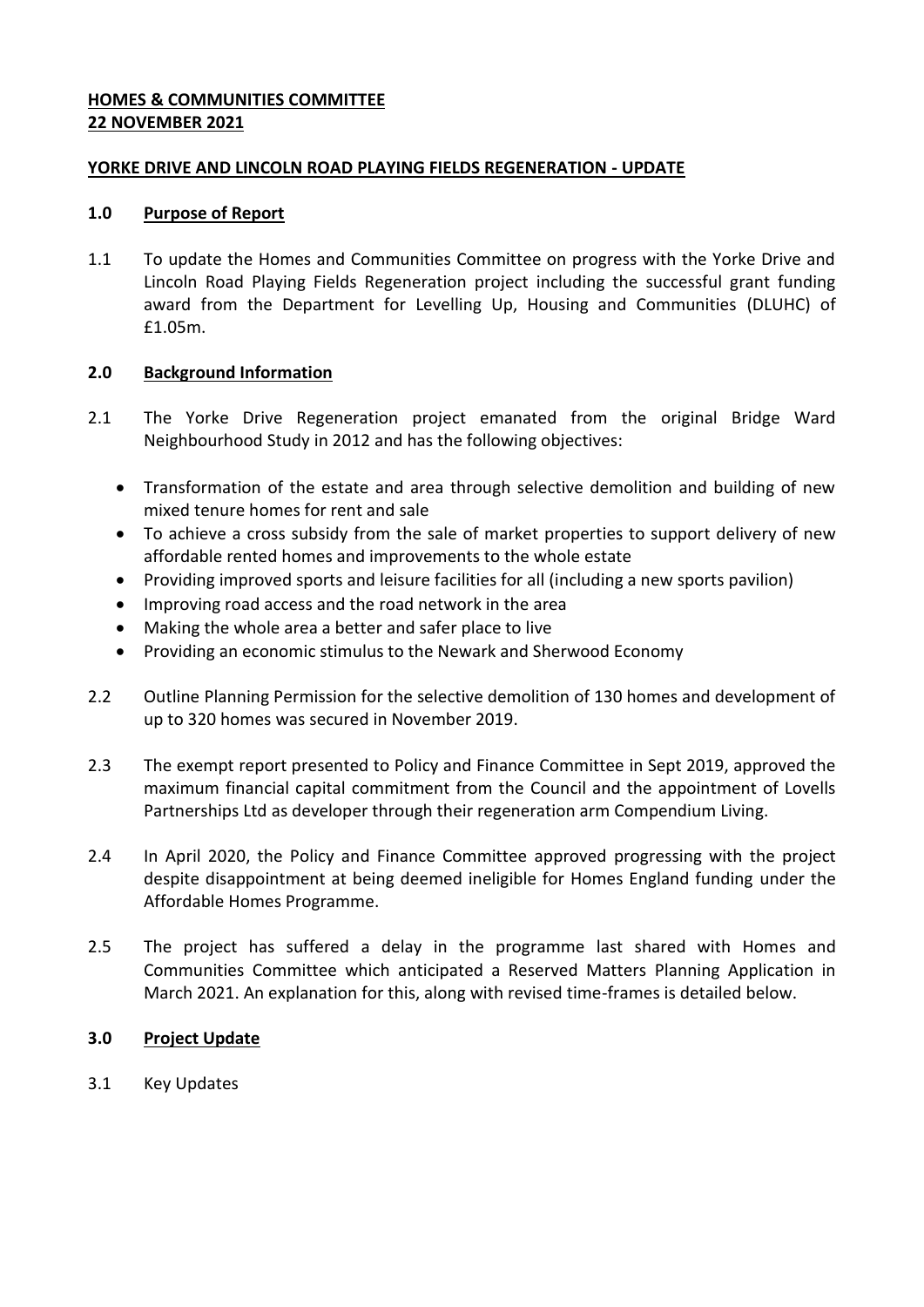| Key actions              | Update                                                                                                                       |
|--------------------------|------------------------------------------------------------------------------------------------------------------------------|
| Land Assembly through    | Fourteen privately owned properties fall within the demolition zone                                                          |
| acquisition of privately | and the Council has progressed negotiations with owners with a view                                                          |
| owned properties.        | to purchasing these through an agreed voluntary sale.                                                                        |
|                          | Seven properties have been purchased with an additional one                                                                  |
|                          | expected in the coming months. A compulsory purchase order will be                                                           |
|                          | sought as a last resort to ensure land assembly and Weightmans Law                                                           |
|                          | has been appointed to support the Council through this process if                                                            |
|                          | necessary. A further Committee Paper for approval of the<br>Compulsory Purchase Order application will be brought forward in |
|                          | due course.                                                                                                                  |
| Acquisition of 1-9       | The Council has now acquired 1-9 Lincoln Court from Paragon Asra.                                                            |
| Lincoln Court from       | The existing tenants have transferred to secure Council tenancies.                                                           |
| Paragon Asra             | The Council also secured the agreement of Homes England to permit                                                            |
|                          | the grant attached to the properties to be put into a Recycled Capital                                                       |
|                          | Grants Fund which can be utilized in the delivery of further                                                                 |
|                          | affordable housing.                                                                                                          |
| Preparation for decant   | The project phasing has been designed such that disruption to                                                                |
| and the move of 130      | residents is minimized with one move only as far as is practicably                                                           |
| households               | possible. It is also anticipated that some households will choose to                                                         |
|                          | move off the Drive rather than be rehoused in the new development.                                                           |
|                          | The Councils Decant Policy was approved at Policy and Finance                                                                |
|                          | Committee in November 2019 with the Resident Compensation                                                                    |
|                          | Guide approved in April 2020.                                                                                                |
|                          | To date nine properties have been decanted including five within the                                                         |
|                          | first six due for demolition. In addition, six natural voids (where a                                                        |
|                          | resident has chosen to leave for reasons other than the regeneration                                                         |
|                          | project) have been held void. This is supported within the overall                                                           |
|                          | decant and rehousing strategy.                                                                                               |
| Management of vacant     | The benefits and disadvantages of holding naturally occurring voids                                                          |
| properties               | in Phase 1 (i.e. rent loss and potential of Anti-Social Behaviour,                                                           |
|                          | versus requirement for statutory compensation payment and risk to                                                            |
|                          | programme from delayed decant) have been considered and                                                                      |
|                          | naturally occurring voids in Phase 1 are currently being held rather                                                         |
|                          | than re-let.                                                                                                                 |
|                          | Void properties have been shuttered and made secure with                                                                     |
|                          | additional patrols from Street Wardens and Tenancy Officers to<br>manage any potential Anti-Social Behaviour.                |
|                          | Last winter, a number of short term lettings were facilitated in a                                                           |
|                          | number of void properties to support the Council's Winter Shelter                                                            |
|                          | provision. In addition, a number of void properties have been ear-                                                           |
|                          | marked for short term letting. Using voids in this way supports the                                                          |
|                          | project through minimizing rent loss, supports wider council                                                                 |
|                          | objectives and helps reduce the risk of Anti-Social behavior.                                                                |
|                          | Temporary lettings do not put additional pressure on the project as                                                          |
|                          | temporary residents are not entitled to statutory Home Loss                                                                  |
|                          | Compensation.                                                                                                                |
| <b>Reserved Matters</b>  | The project has suffered a delay to the submission of a Reserved                                                             |
| Planning Phase 1         | Matters Planning Application which was originally anticipated in                                                             |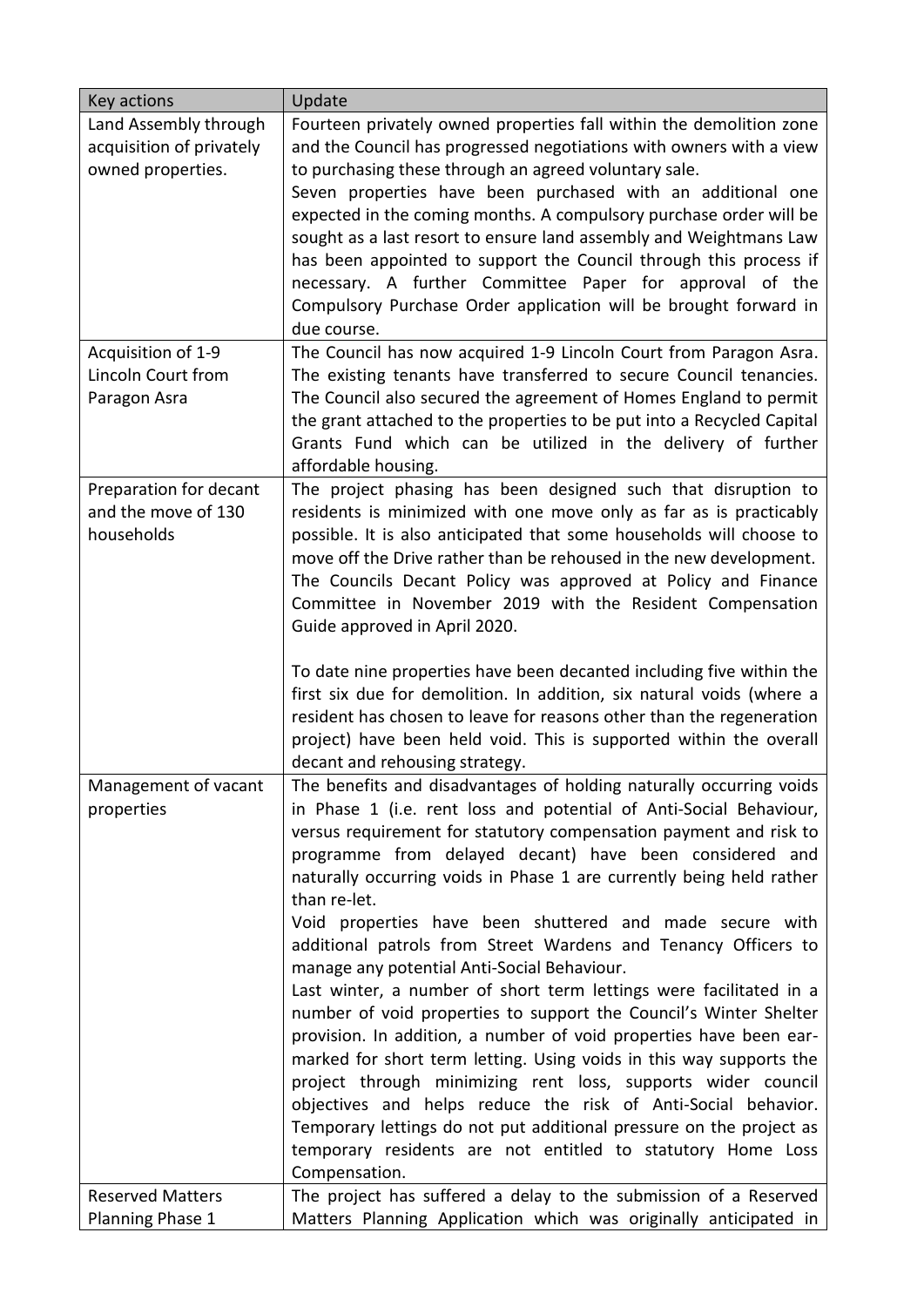| secured               | March 2021 and is now programmed for May 2022. This delay has<br>come as a result of a number of impacts on the overall design and<br>issues emerging from detailed site investigations including:<br>Identification of noise levels to the east of the site in excess of<br>required levels (despite earlier work to mitigate)<br>The requirement to build in the new Parking Supplementary<br>Planning Document - June 2021<br>The requirement to build in the Future Homes Standard $-$<br>January 2021 |
|-----------------------|------------------------------------------------------------------------------------------------------------------------------------------------------------------------------------------------------------------------------------------------------------------------------------------------------------------------------------------------------------------------------------------------------------------------------------------------------------------------------------------------------------|
|                       | As a result of the above, the project had paused whilst the team<br>worked through the implications. An element of redesign is now<br>underway for the eastern boundary and it is anticipated a solution<br>will be presented to residents for consultation in January 2022.                                                                                                                                                                                                                               |
| Community and         | Community and resident involvement remain key to the success of                                                                                                                                                                                                                                                                                                                                                                                                                                            |
| resident involvement  | this project.                                                                                                                                                                                                                                                                                                                                                                                                                                                                                              |
|                       | The Resident Panel has now met for the first face to face panel<br>since the pandemic began, on the 10 <sup>th</sup> November 2021                                                                                                                                                                                                                                                                                                                                                                         |
|                       | The 'Yorke Drive Focus' newsletter is produced every two                                                                                                                                                                                                                                                                                                                                                                                                                                                   |
|                       | months, with the next due end November 2021                                                                                                                                                                                                                                                                                                                                                                                                                                                                |
|                       | Regular updates are provided through Facebook to the Yorke<br>Drive Focus page                                                                                                                                                                                                                                                                                                                                                                                                                             |
|                       | Direct consultation with residents on elements of redesign is<br>programmed for January 2022                                                                                                                                                                                                                                                                                                                                                                                                               |
|                       | There is ongoing direct liaison with Ward Councillors fortnightly                                                                                                                                                                                                                                                                                                                                                                                                                                          |
| Pavilion stakeholders | In addition to the development of housing, the delivery of the new<br>Pavilion and enhanced playing field and open space provision is<br>central to the regeneration project.                                                                                                                                                                                                                                                                                                                              |
|                       | The proposal to bring forward demolition as part of the grant funding                                                                                                                                                                                                                                                                                                                                                                                                                                      |
|                       | agreement (see section 3.2 below) will require the identification of                                                                                                                                                                                                                                                                                                                                                                                                                                       |
|                       | appropriate alternative accommodation for the current users of the<br>pavilion for the duration of works.                                                                                                                                                                                                                                                                                                                                                                                                  |
|                       | Further consideration is required on the future management of the                                                                                                                                                                                                                                                                                                                                                                                                                                          |
|                       | facility and to maximize the benefits from this new provision                                                                                                                                                                                                                                                                                                                                                                                                                                              |
|                       | alongside other community facilities in the area so that there is                                                                                                                                                                                                                                                                                                                                                                                                                                          |
|                       | complementary provision.                                                                                                                                                                                                                                                                                                                                                                                                                                                                                   |

# 3.2 Grant Funding Success

- 3.2.1 In the Autumn Budget, 27<sup>th</sup> October 2021, the project was awarded £1.05m grant funding from DLUHC to cover:
	- Land Acquisition/ Property Buy Back
	- Service Diversions Design
	- Demolition
	- Property Decommissioning
	- **•** Design Fees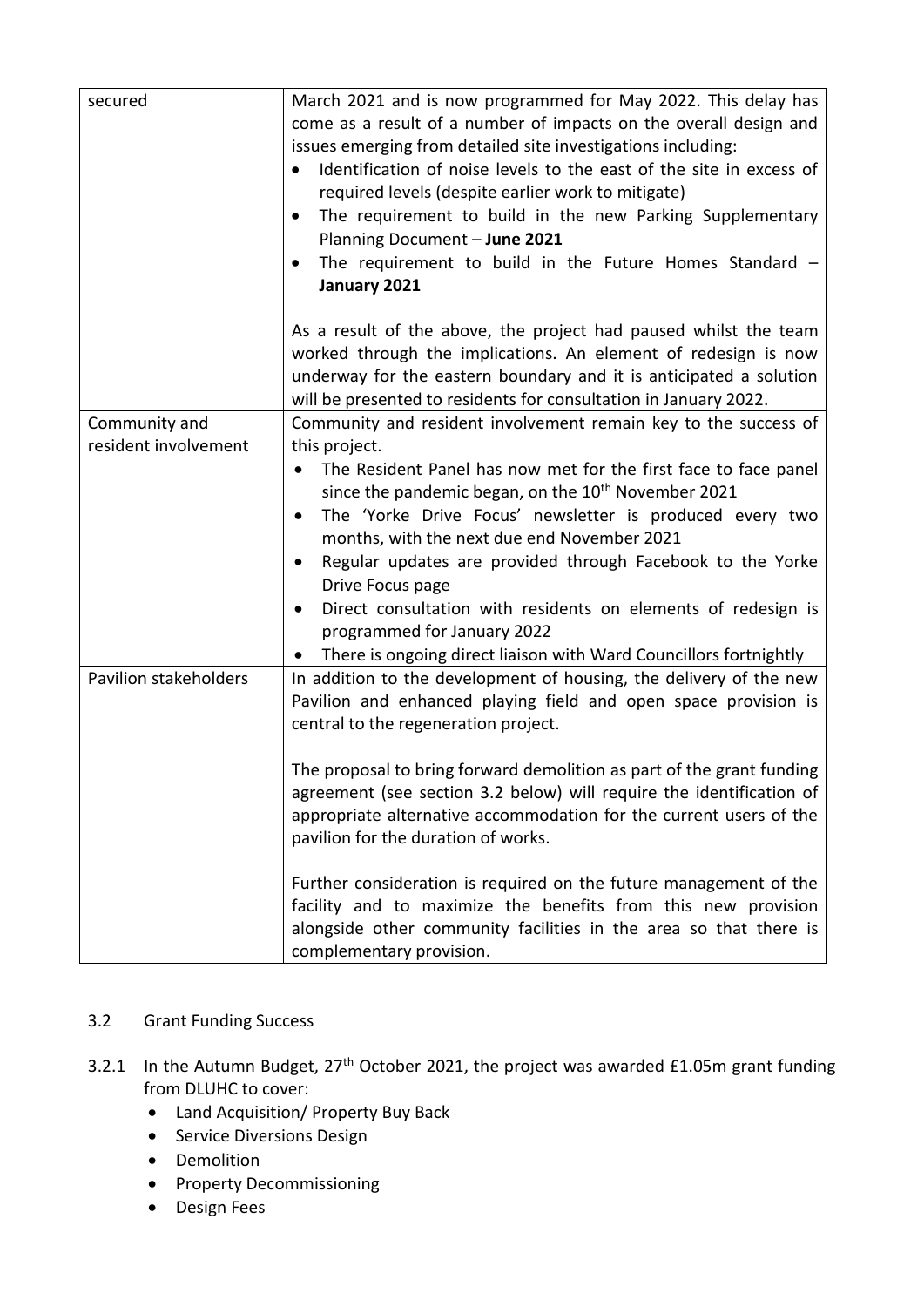- Surveys
- Planning
- 3.2.2 The funding requires spend to be completed by March 2022, hence the Council and Developer bringing forward works that can be delivered in this timeframe, to support the overall viability of the project.
- 3.2.3 The Grant Funding Agreement is expected from the DLUHC by mid-November and a further report will be brought forward to Policy and Finance Committee for approval to enter into this agreement.

## **4.0 Equalities Implications**

4.1 Equality implications for this regeneration scheme have been considered with a full Equality Impact Assessment presented to Policy and Finance Committee in November 2018.

## **5.0 Digital Implications**

5.1 There are no additional digital implications arising from this report.

## **6.0 Financial Implications- FIN21-22/9557**

- 6.1 The current capital budgets for Yorke Road are split between HRA and General Fund works. The profiling of the budgets will be updated to reflect the delays as set out within the body of this report.
- 6.2 The successful grant allocation for £1.050m has not as yet been included within the capitals budgets. Once confirmed through the grant agreement, the total allocation for the project will increase by £1.050m.
- 6.3 Once the grant offer letter has been received and the plans to utilise prior to the grant end date of  $31<sup>st</sup>$  March 2022 are in place, a request for its inclusion will be made to Policy and Finance.

#### **7.0 Community Plan – Alignment to Objectives**

- 7.1 The rationale for the project has been clearly articulated in this and previous reports, its strategic importance is reflected through its inclusion in the Council's Community Plan. Following extensive and continued consultation with residents on the estate, the project is also supported by the overwhelming majority of residents.
- 7.2 The proposals directly relate to the following objectives within the Community Plan:
	- *Create vibrant and self-sufficient local communities where residents look out for each other and actively contribute to their local area*
	- *Deliver inclusive and sustainable economic growth*
	- *Create more and better quality homes through our roles as landlord, developer and planning authority*